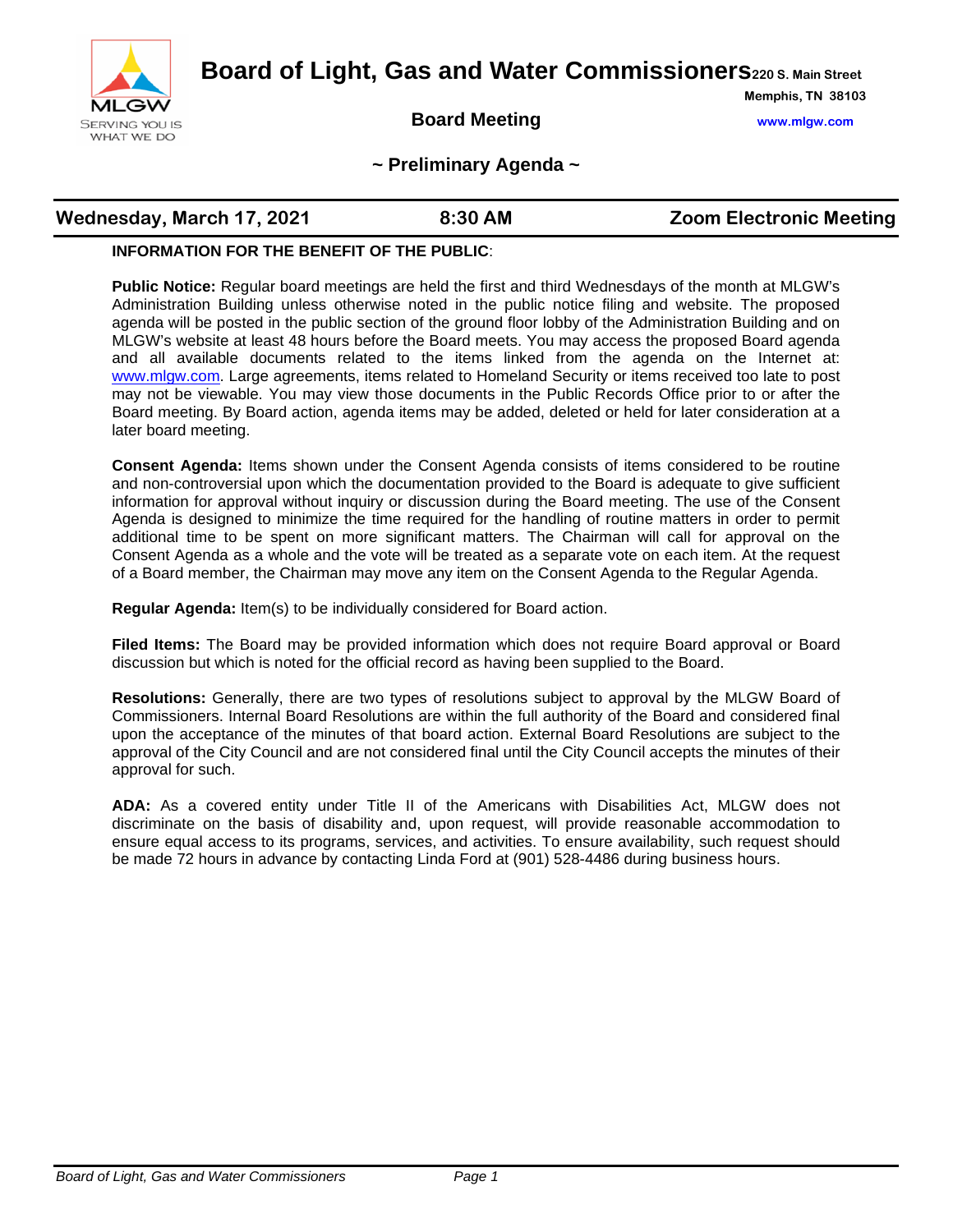*Our Meeting today is being conducted electronically in order to protect public safety and welfare*  and to prevent the spread of COVID-19 in Memphis and Shelby County. Board members will *participate and vote without being present as permitted in Executive Order No. 78 issued by the Governor of the State of Tennessee on February 26, 2021. An audio recording of the Meeting will be available to the public within 48 hours through the MLGW website at www.mlgw.com <http://www.mlgw.com>. Without objection from any Board member we will proceed with the published agenda.*

## **PLEDGE OF ALLEGIANCE: Chairman Graves Chairman Graves**

*Chairman Graves will lead the Pledge of Allegiance.*

## **ROLL CALL:** Dana Jeanes

# **APPROVALS:**

Approve Minutes of the Meeting of March 3, 2021.

### **CITY COUNCIL ACKNOWLEDGEMENTS & UPDATE:** Dana Jeanes

Receipt of Certified Copies of City Council Resolutions dated March 2, 2021, Items 6 through 11.

### **PRESENTATIONS:**

Gift of Comfort - Reaves Law Firm - Gale Carson

### **GENERAL STATEMENTS FROM THE PUBLIC:**

*Chairman Graves will read through submitted requests provided by Corporate Communications from [corpcomm@mlgw.org.](mailto:corpcomm@mlgw.org)*

#### **PRESIDENT'S BRIEFING:**

- 1. Greater Memphis Chamber Update Beverly Robertson, President/CEO
- 2. Review of Consent Agenda J. T. Young

(President's Briefing Continued on Page 4)

## **CONSENT AGENDA**

(Items 1 through 10)

# **CHIEF CUSTOMER OFFICER**

(None)

### **CALL TO ORDER AND OPENING REMARKS:** Chairman Graves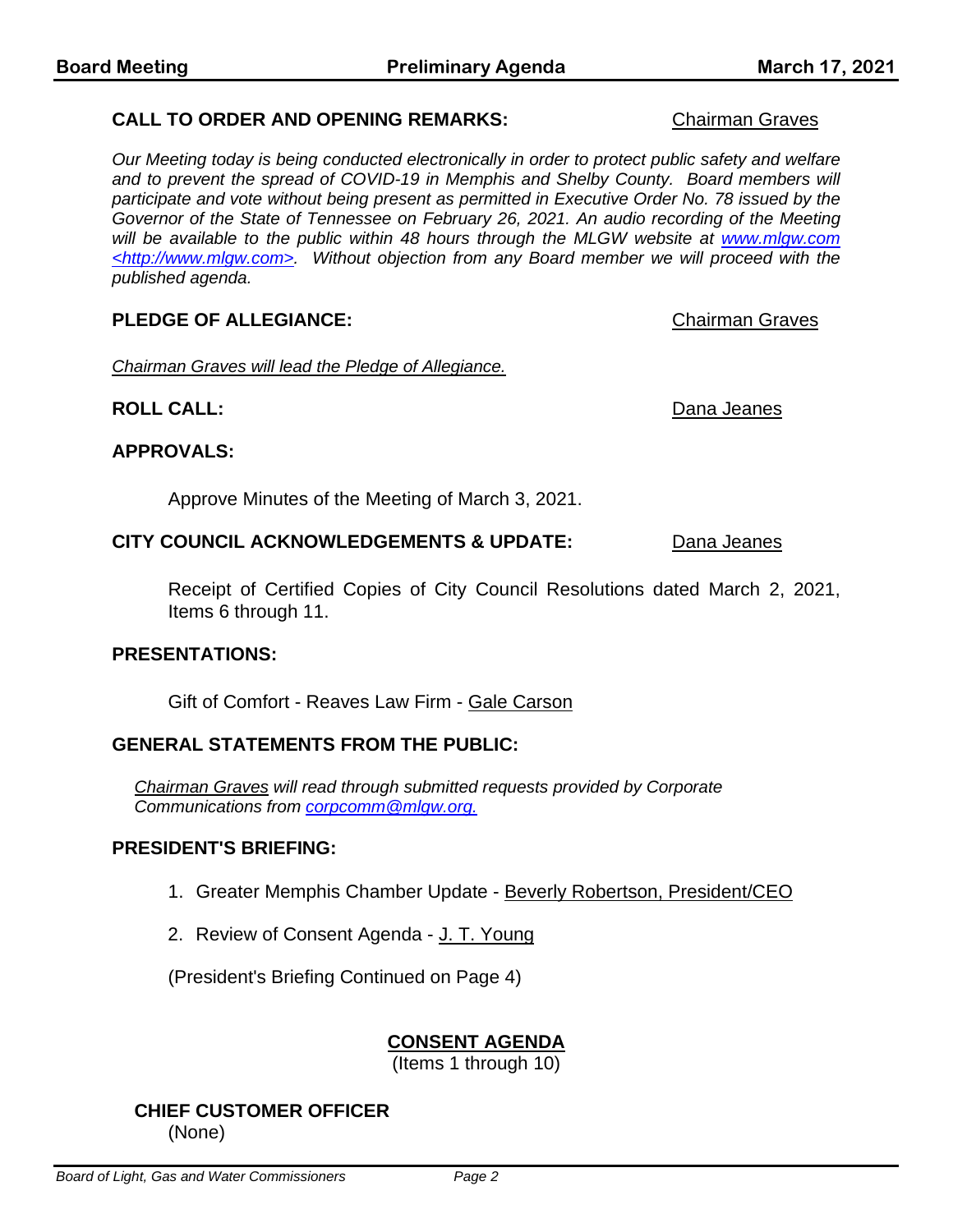#### **CHIEF INFORMATION OFFICER**

1. Resolution approving Change No. 1 to Contract No. 12265 (formerly Purchase Order No. 50107968), Autodesk with DLT Solutions, LLC, in the funded amount of \$174,261.10. (This change is to renew the current contract for software licenses, maintenance, and support services for a three-year term for the period covering April 27, 2021 through April 26, 2024.) (Randy Orsby) (REQUIRES CITY COUNCIL APPROVAL)

#### **CHIEF PEOPLE OFFICER**

2. Resolution approving the following three positions: Position No. 02935 - Project Engineer 2; Position No. 06055 - Planning Engineer 3; and Position No. 06109 - Electric Distribution Operator 2. (J. T. Young/Jackie Jones)

#### **COMMUNITY & EXTERNAL AFFAIRS**

3. Resolution approving the agreement of the on-going commitment to local economic and community development and research with the Greater Memphis Chamber. (This agreement will be for services to be rendered by the Greater Memphis Chamber for the period September 1, 2020 through August 31, 2021.) (Gale Carson) (REQUIRES CITY COUNCIL APPROVAL)

#### **DESIGN CONSTRUCTION & DELIVERY**

(None)

#### **ENGINEERING & OPERATIONS**

- 4. Resolution approving the payment of an invoice from Tennessee Public Utility Commission for the Tennessee Regulatory Authority Inspection Fee for year 2020, in the amount of \$78,000.00. (Nicholas Newman) (SAME DAY MINUTES REQUESTED)
- 5. Resolution approving the payment of an invoice from American Public Power Association for the 2021 annual membership dues, in the amount of \$135,862.08. (Nick Newman) (REQUIRES CITY COUNCIL APPROVAL)
- 6. Resolution approving Change No. 2 to Contract No. 12035, Environmental Consulting and Remediation Services with BH&M Environmental Consultants, Incorporated, in the funded not-to-exceed amount of \$5,500,000.00. (This change is to ratify and renew the current contract for the second of four annual renewal terms for the period covering April 8, 2021 through April 7, 2022, with no increase in rates from the previous term.) (Randy Orsby) (REQUIRES CITY COUNCIL APPROVAL)
- 7. Resolution approving payment of an invoice to Tennessee Valley Public Power Association for the 2021 annual membership dues, in the amount of \$52,211.43. (Nick Newman) (REQUIRES CITY COUNCIL APPROVAL)
- 8. Resolution awarding Contract No.12204, MLGW Distribution Automation (DA) Strategic to Burns & McDonnell, in the funded not-to-exceed amount of \$700,000.00. (Randy Orsby) (REQUIRES CITY COUNCIL APPROVAL)